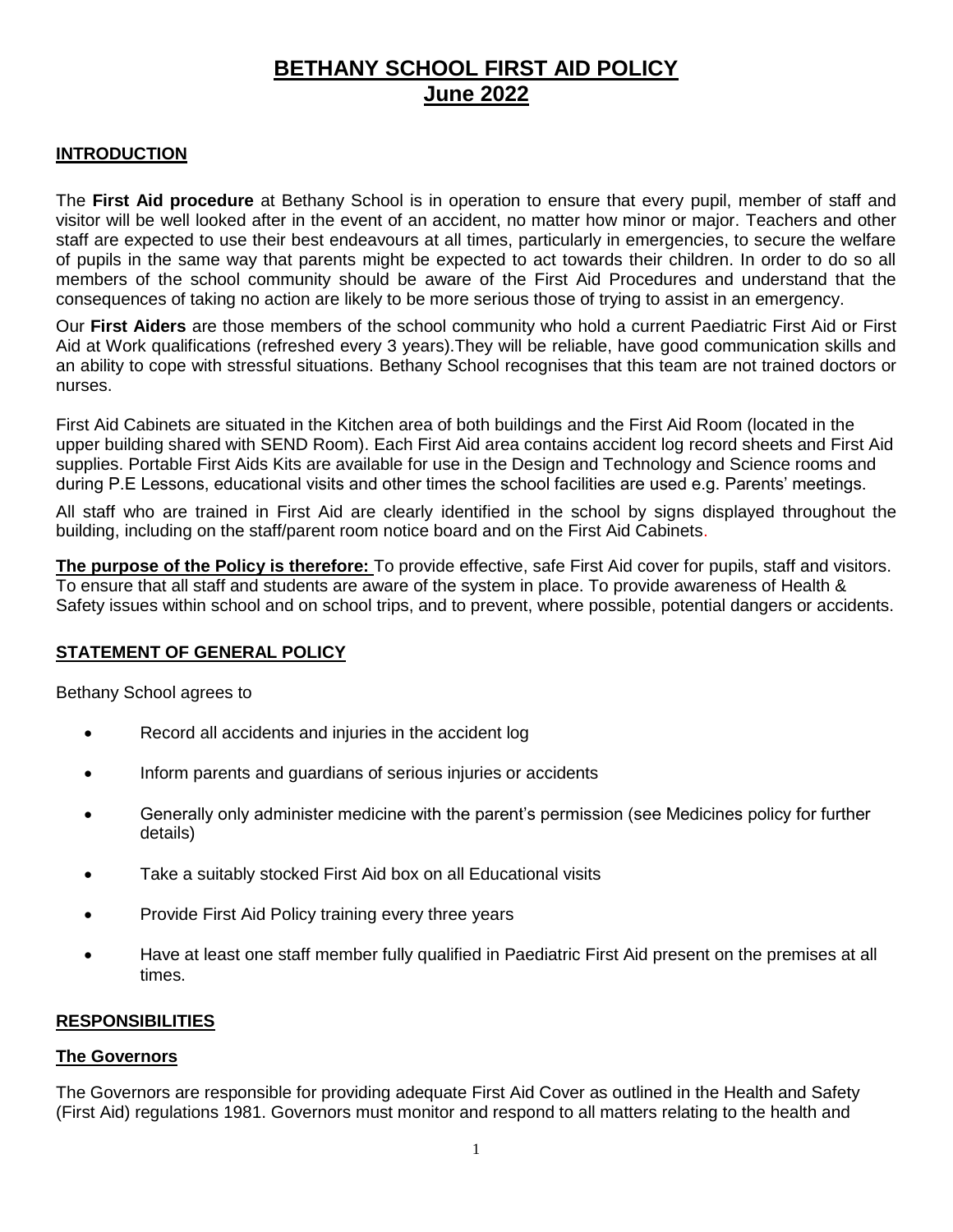safety of persons on school premises by reviewing annual governors reports. All new staff are made aware of First Aid Procedures in School at induction.

## **Head Teacher**

It is the responsibility of the Head Teacher to ensure that good First Aid practice is being carried out within the school and at events organised by the school. The Head Teacher will ensure that this policy is put into practice, including ensuring that appropriate staff members have received First Aid Training and all staff and parents are aware of First Aid Procedures. Particular attention will be paid to any injuries that have caused a pupil to feel unwell. The Head Teacher will ensure that the First Aid Team and class teachers have an up to date list of pupils who are known to have conditions such as asthma, anaphylactic reactions, diabetes and epilepsy and ensure that medical consent forms have been completed and filed. The Head Teacher is responsible for regularly reviewing all accidents for the purposes of reporting to Governors and the Health and Safety Executive (where appropriate). Investigation into an accident or trend of accidents may be required in order to reduce the risks of similar accidents occurring again.

## **All Staff**

All staff, and those parents with responsibility for children in school, should familiarise themselves with the First Aid procedures, First Aid personnel, facilities and the location of First Aid Boxes. They should be aware of specific medical details of individual pupils when publicised by Head Teacher. At Bethany School each member of staff is expected to be able to take charge during an incident and summon help when needed. Appropriate emergency First Aid Training e.g. use of epipens, and dispensing medications will be undertaken by relevant staff on a regular basis.

## **Named Person**

The contents of First Aid cabinets and kits are to be regularly checked and maintained by a named person. The current named person is: **Mrs Adepeju Mosaku.** See Appendix 1 for contents.

## **First Aider**

First Aiders will:

- Ensure that their qualification and training always up to date
- Ensure that First Aid cover is available throughout the working hours of the school week.
- Keep an accurate record of each student attended to, the nature of the injury and any treatment given, in the appropriate Accident/Injury Log sheets and filed in the school office
- Always attend a casualty when requested to do so and treat the casualty to the best of their ability in the safest way possible. This includes wearing gloves where any significant loss of blood or body fluid is evident and calling for help from other First Aiders or Emergency Services.
- Help fellow First Aiders at an incident and provide support during the aftermath.
- Act as a person who can be relied upon to help when the need arises.
- Insist that **any** casualty who has sustained a significant head injury is seen by professionals at the hospital, either by sending them directly to hospital or by asking parents to pick up a child to take them to hospital; ensure that parents are aware of **all** head injuries promptly.
- Ensure that everything is cleared away and disposed of appropriately. Any bloodstains on the ground must be washed away thoroughly. No contaminated or used items should be left lying around.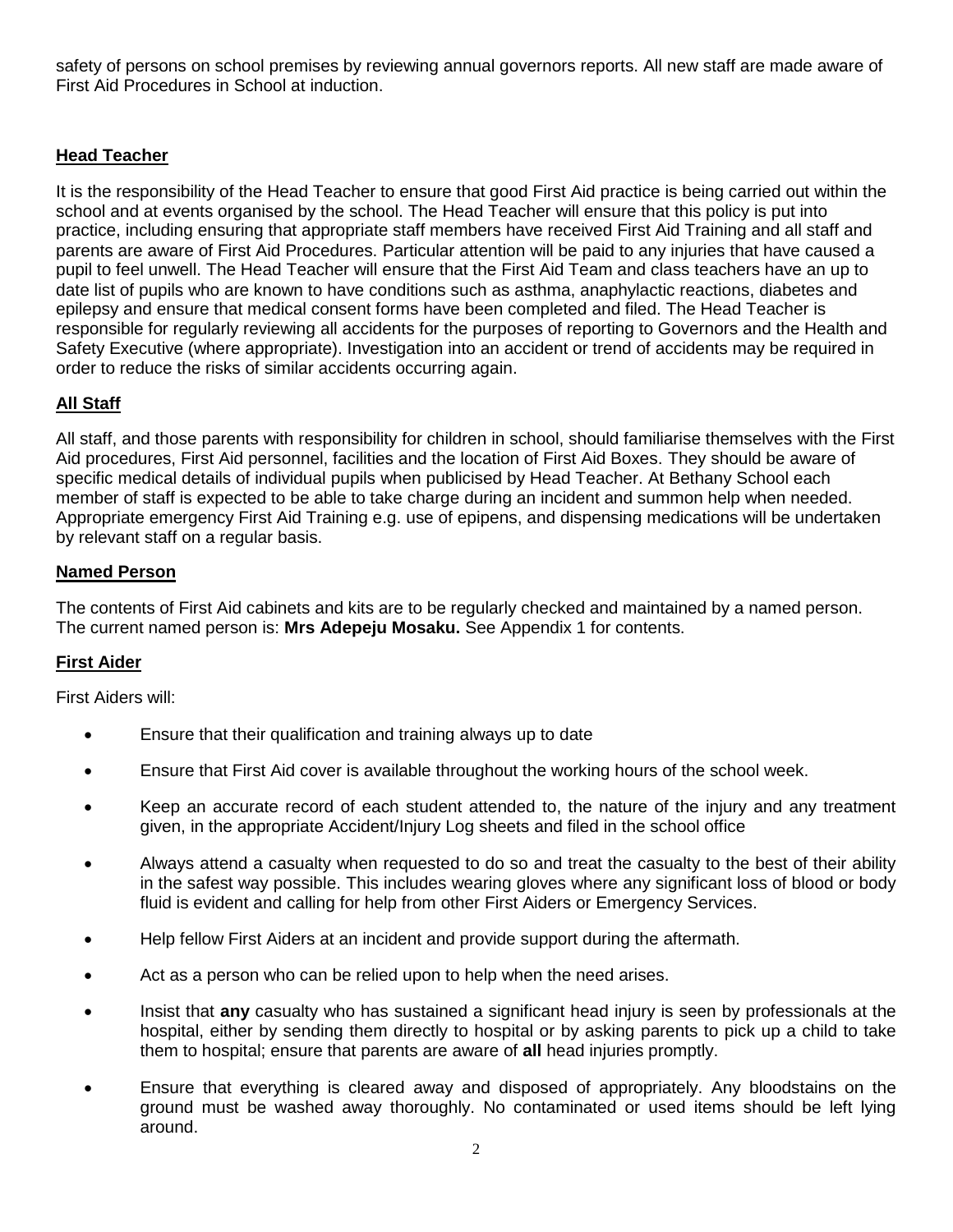- Ensure that a child who is sent to hospital by ambulance is either:
	- Accompanied in the ambulance at the request of paramedics.
	- Followed to hospital by a member of staff to act in loco parentis if a relative cannot be contacted
	- Met at hospital by a relative
- Liaison **must** occur with the teacher in charge of cover, to ensure that lessons are covered in the event of an absent teacher.
- The First Aider need not be the member of staff to accompany the casualty to hospital, however, an appropriate person should be sent.

## **PROCEDURE FOR ACCIDENTS**

At Bethany School we make every effort to minimise the risk of accidents but we recognise that accidents may still occur.

**Any person** encountering an accident **which requires First Aid treatment** should follow the general guidelines shown below unless they themselves are a First Aider.

- Never move a casualty until they have been assessed by a qualified First Aider unless the casualty is in immediate danger.
- Send for help to a First Aider as soon as possible either by a person or telephone, ensuring that the messenger knows the precise location of the casualty. Where possible, confirmation that the message has been received must be obtained.
- Reassure, but never treat a casualty unless staff are in possession of a valid First Aid Certificate or know the correct procedures; such staff can obviously start emergency aid until a First Aider arrives at the scene or instigate simple airway measures if clearly needed.
- Send a pupil who has minor injuries to the medical area if they are able to walk where a First Aider will see them; this student should be accompanied.
- Send a pupil who feels generally 'unwell' to their respective class teacher and not to a First Aider, unless their deterioration seems uncharacteristic and is causing concern.
- Ensure that they have a current medical consent form for every pupil that they take out on a school trip which indicates any specific conditions or medications of which they should be aware.
- Have regard to personal safety.
- **NOT** administer paracetamol or other medications without prior consent from parents.

## **GENERAL PROCEDURES**

- Plastic gloves are to be worn when dealing with incidents involving blood or bodily fluids
- Cuts are cleaned using, where appropriate running water and/ or alcohol wipes and if needed, plasters are available.
- Bloods/soiled dressing and used gloves should be disposed of appropriately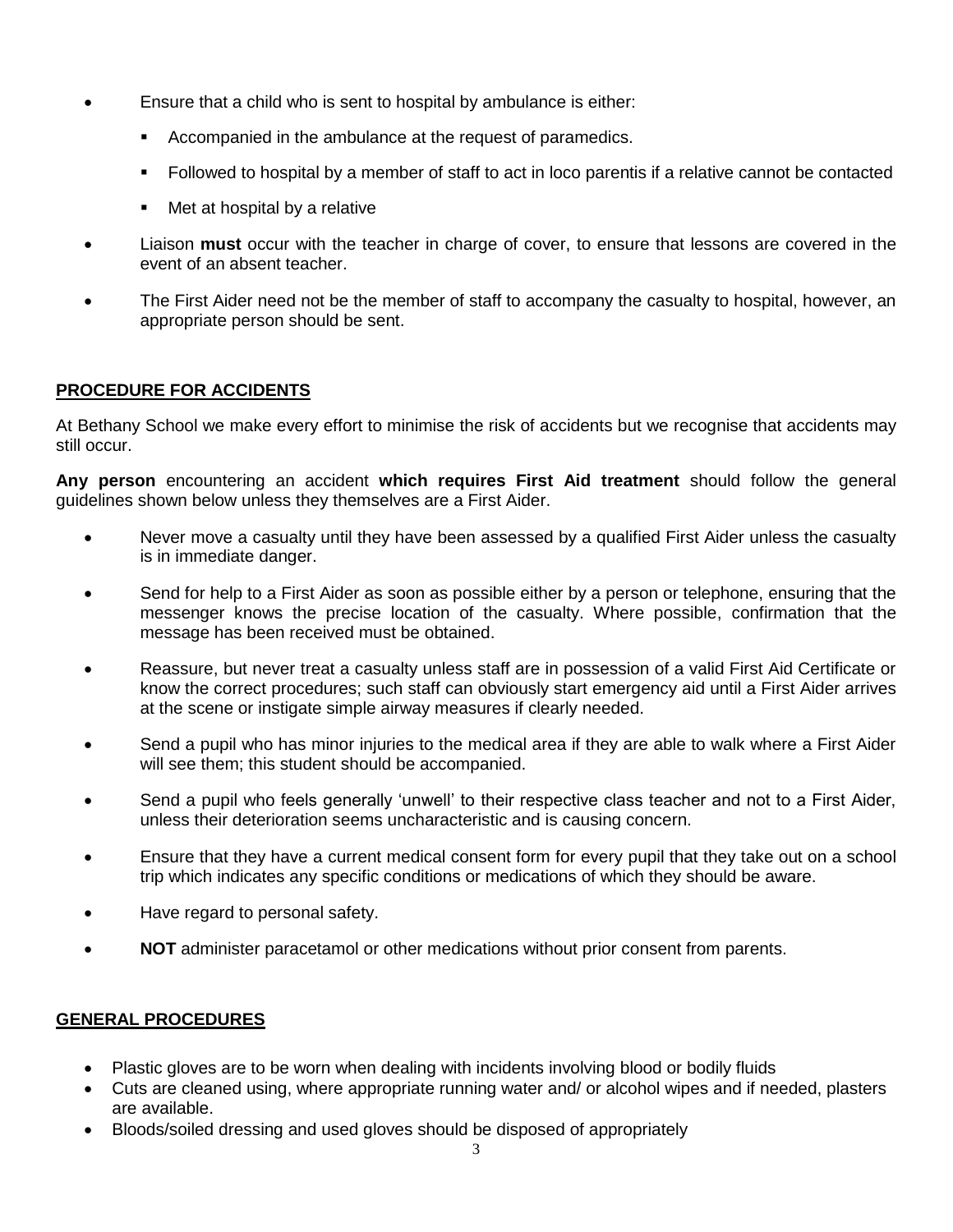- Minor incidents and accidents should be dealt with, wounds cleaned etc. and the child returned to their appropriate activity when possible and practical.
- An up-to-date list of children with medical conditions, asthma etc. is kept in the medical file in the School Office.
- Any incident that has required First Aid treatment by a qualified First Aider should be recorded in the Incident or Accident Record log and parents informed if necessary. The class teacher should be informed.
- Ice packs are available to be used to reduce the swelling for bumps and suspected strains and sprains or alternatively a cold compress. If ice packs are used then these are first wrapped in a paper towel to prevent contact with the skin.
- Injured/poorly pupils must never be left alone or sent alone for help.
- The first aid equipment is regularly checked and managed by Adepeju Mosaku

#### **HEAD INJURIES**

Parents of a child who has sustained a head injury should be informed either by letter at the end of the day or by telephone. A head injury must be dealt with by a First Aider who is responsible for making the decision to ring parents. The First Aider who has dealt with the injury should advise other staff of the injury where appropriate e.g. if continued observation is recommended. If a parent has been contacted by telephone they will be encouraged to collect their child from school and seek further advice either from a doctor or accident and emergency department. Details are recorded in the Accident/Injury log.

#### **ILLNESS AND INFECTION**

If a child becomes ill during the school day the condition will be monitored in the classroom. Non-prescribed medicine/common remedies such as paracetamol or anti-histamines may be given as appropriate and with parents' permission (see administering medications policy). A record of this will be kept and parents informed. Parents will be contacted and the pupil taken home if the condition worsens. A pupils return to school will be in accordance with the recommendations given in the document "Health protection in schools and other childcare facilities" From Public Health England (18 September 2017) [www.gov.uk/government/publications/health](http://www.gov.uk/government/publications/health-protection-in-schools-and-other-childcare-facilities)[protection-in-schools-and-other-childcare-facilities.](http://www.gov.uk/government/publications/health-protection-in-schools-and-other-childcare-facilities) See Appendix 2 for "Exclusion table".

#### **HOSPITAL TREATMENT**

If a child needs hospital treatment in a non-urgent situation, the parent will be contacted to accompany the child to hospital. If the parent cannot be contacted, then permission must be given by a First Aider to ring for a taxi and a First aider accompany the child in the back of a taxi. A First Aider must always be left in school. Every attempt to contact the parents will be made by the school. Should parents be unable to be contacted the relevant member of staff, usually the Head teacher, or in their absence another First Aider, will act on the parents behalf, providing parents have signed consent forms to this effect. Consent forms will be signed prior to a child's admission to the school and renewed each year.

#### **AMBULANCE EMERGENCY**

In an emergency a First Aider must be informed, a person trained in first aid must attend to the casualty and an ambulance called for without delay. The parents/carers will then be contacted. A member of staff must then accompany the child to hospital and wait for the parents to arrive. A First Aider must always be left in school. Every attempt to contact the parents will be made by the school. Should parents be unable to be contacted the relevant member of staff, usually the Head teacher, or in her absence the other First Aider, will act on the parents behalf, providing parents have signed consent forms to this effect. Consent forms will be signed prior to a child's admission to the school and renewed each year.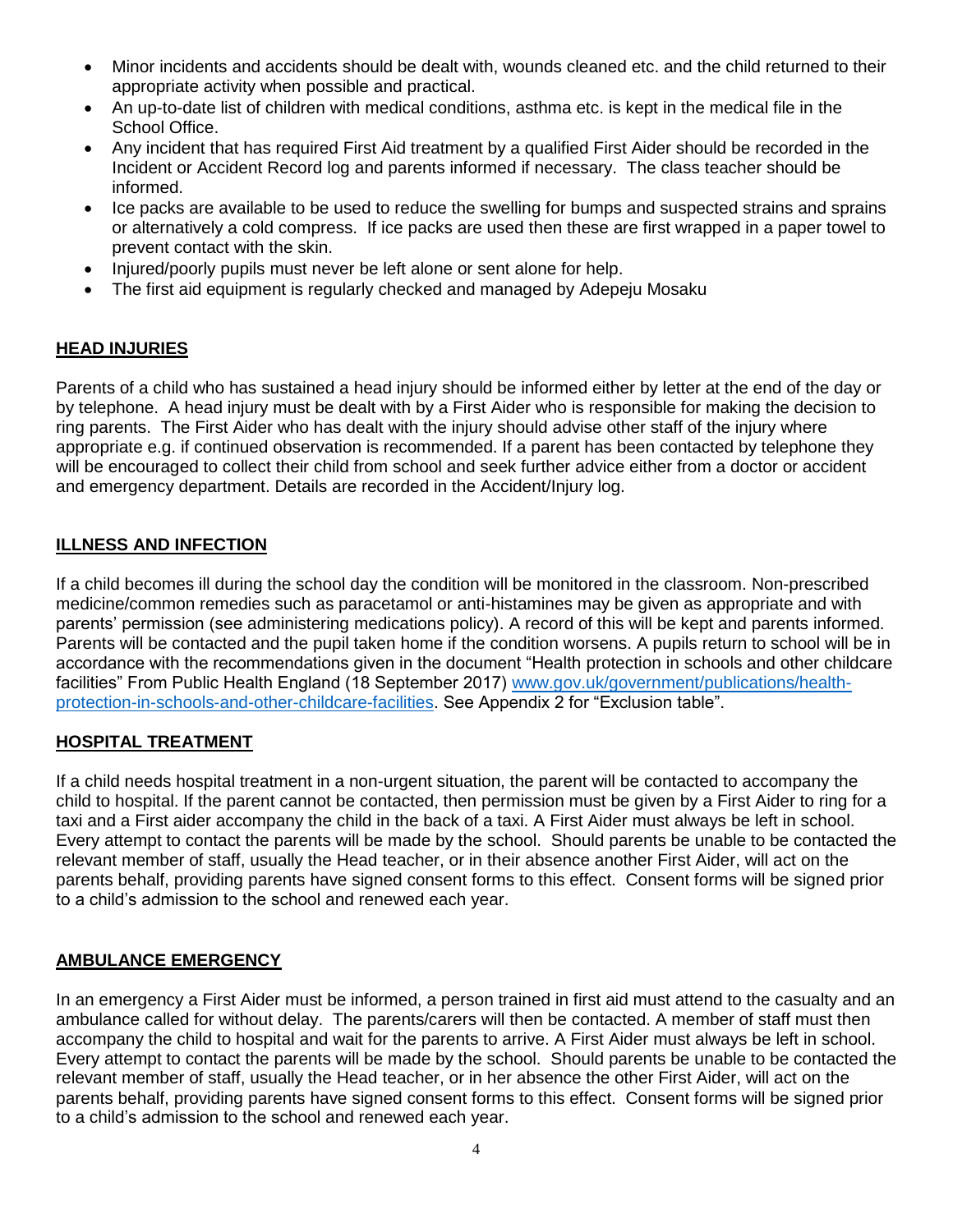#### **HYGIENE CONTROL GUIDELINES**

It is advisable to follow the Hygiene Control Guidelines recommended by the DfE in all instances to provide protection against a range of infections to which staff in schools may be exposed. All members of the school community should take care to follow sensible personal hygiene precautions such as hand washing and covering cuts and wounds. Particular care should be taken with protection and cleaning if dealing with accidents involving external bleeding or bodily fluids e.g. wearing gloves and using disinfectant/alcohol wipes.

#### **PRECAUTIONS FOR OFFSITE ACTIVITIES**

Staff involved with any off-site activities must take a First Aid box, and a sick bucket containing essential cleaning aids. A person trained in First Aid should accompany the children on the visit. First Aid should also be an essential element of informing the risk assessment for the visit.

It is the responsibility of the staff member in charge to take a First Aid box with them on the visit and they will also carry any medication needed for individual children. Prior to any residential visit taking place medical forms will be completed by the parents/carer of all pupils. This will allow the school to consider what reasonable adjustments may need to made to enable young people with medical needs to participate fully and safely on visits. Arrangements for taking any necessary medicines will need to be taken into consideration. Staff supervising excursions will always be aware of the medical needs and relevant emergency procedures of pupils in their care. Copies of medical forms for children with specific needs will be taken on the visit. Other information can be obtained by contacting the school. Staff will always carry mobile phones for emergency use. If staff are concerned about whether they can provide for a young person's safety, or the safety of others, on a visit, the school will seek parental views and medical advice from the school health service and/or the young person's GP, Specialist Nurse or Hospital Consultant. Prior to a visit medication should be handed to the First Aider by parents/carers. Following the visit, the First Aider will hand back any medication to the child's parent. (Medication should not be handed back to the child).

#### **ADMINISTRATION OF MEDICINES**

Please read the Administering Medication Policy alongside this document.

#### **REPORTING OF INJURIES, DISEASES AND DANGEROUS OCCURENCES**

We will report work-related accidents, diseases and dangerous occurrences according to the regulations relating to RIDDOR. For further details please see the Bethany School Health and Safety Policy or DfEE "Guidance on First Aid for Schools" www.gov.uk/government/publications/first-aid-in-schools.

#### **THE EXECUTION OF THIS POLICY will be monitored by both the FIRST AID TEAM and THE GOVERNORNING BODY.**

Policy Adopted by Governors on: \_14/6/22\_\_\_\_\_\_\_\_\_\_\_\_\_\_\_\_\_\_\_\_\_\_\_\_\_\_\_\_\_

Policy Due for Review on: 2025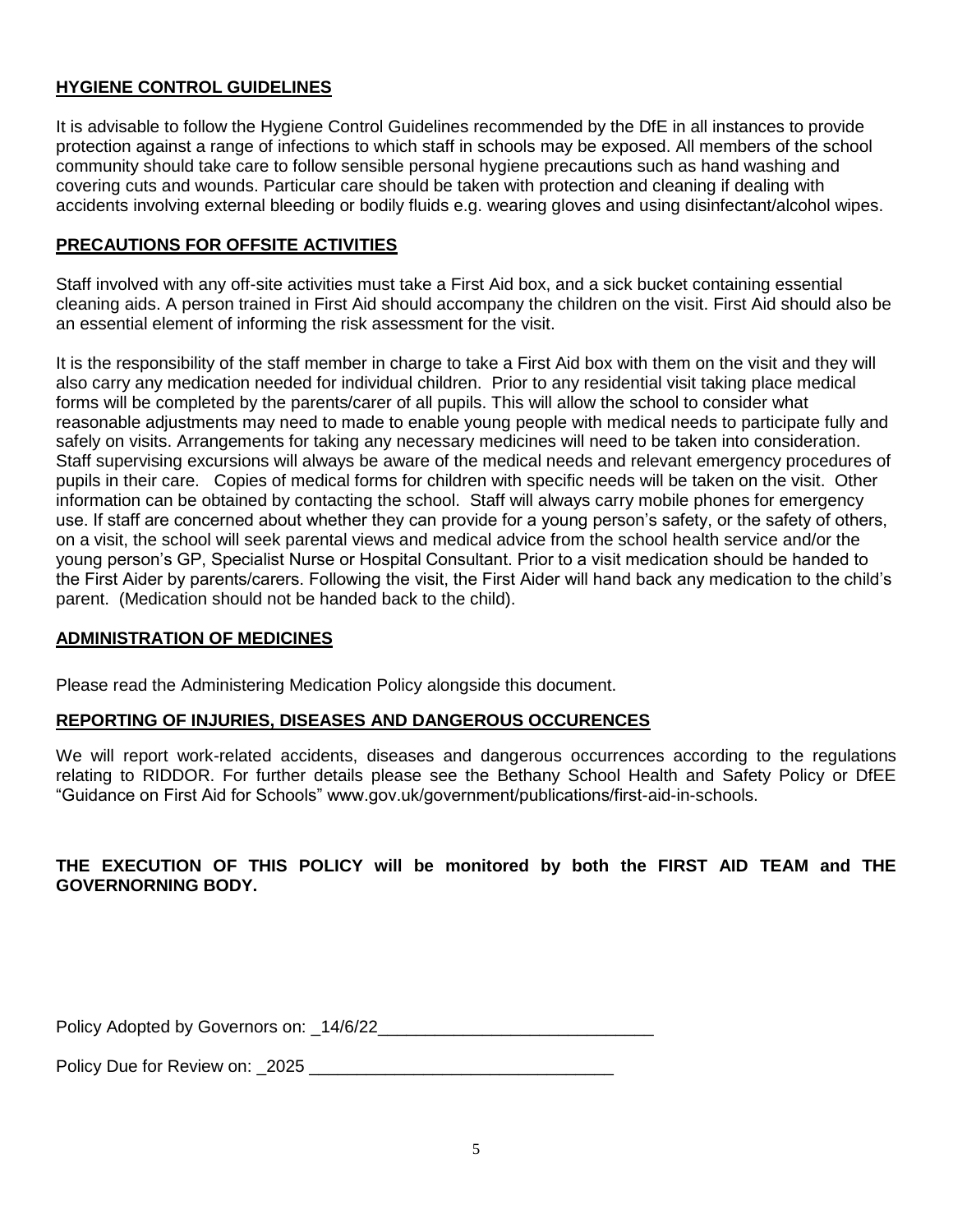#### **Bethany School First Aid Policy Appendix 1 – Contents of First Aid Boxes and First Aid Room**

Contents of school First Aid boxes (Upper Building – Kitchen; Lower Building - Staff Room)

- Leaflet for First Aid advice <http://www.hse.gov.uk/pubns/indg347.pdf>
- Accident / Injury Record Sheets
- 20 assorted plasters
- 2 sterile eye pads
- 4 triangular bandages
- 6 safety pins
- 6 Medium wound dressings
- 2 Large wound dressings
- 1 pair of disposable gloves
- 1 packet of Antiseptic Cleansing wipes
- Calpol/ paracetamol 120mg / 5ml 250mg / 5 ml
- Box of Gloves
- First Aid Manual

Contents of Travel / PE / Science room / D+T First Aid Kits / First Aid Room

- Leaflet for 1st Aid advice
- 6 assorted plasters
- 2 triangular bandages
- 2 safety pins
- 1 Large wound dressings
- 1 pair of disposable gloves
- 1 packet of Antiseptic Cleansing wipes

First Aid room equipment / supplies

- Washbasin,
- Drinking water,
- Cups
- Accident / Injury Record book
- Bed, Pillow & Blanket
- Yellow clinical bag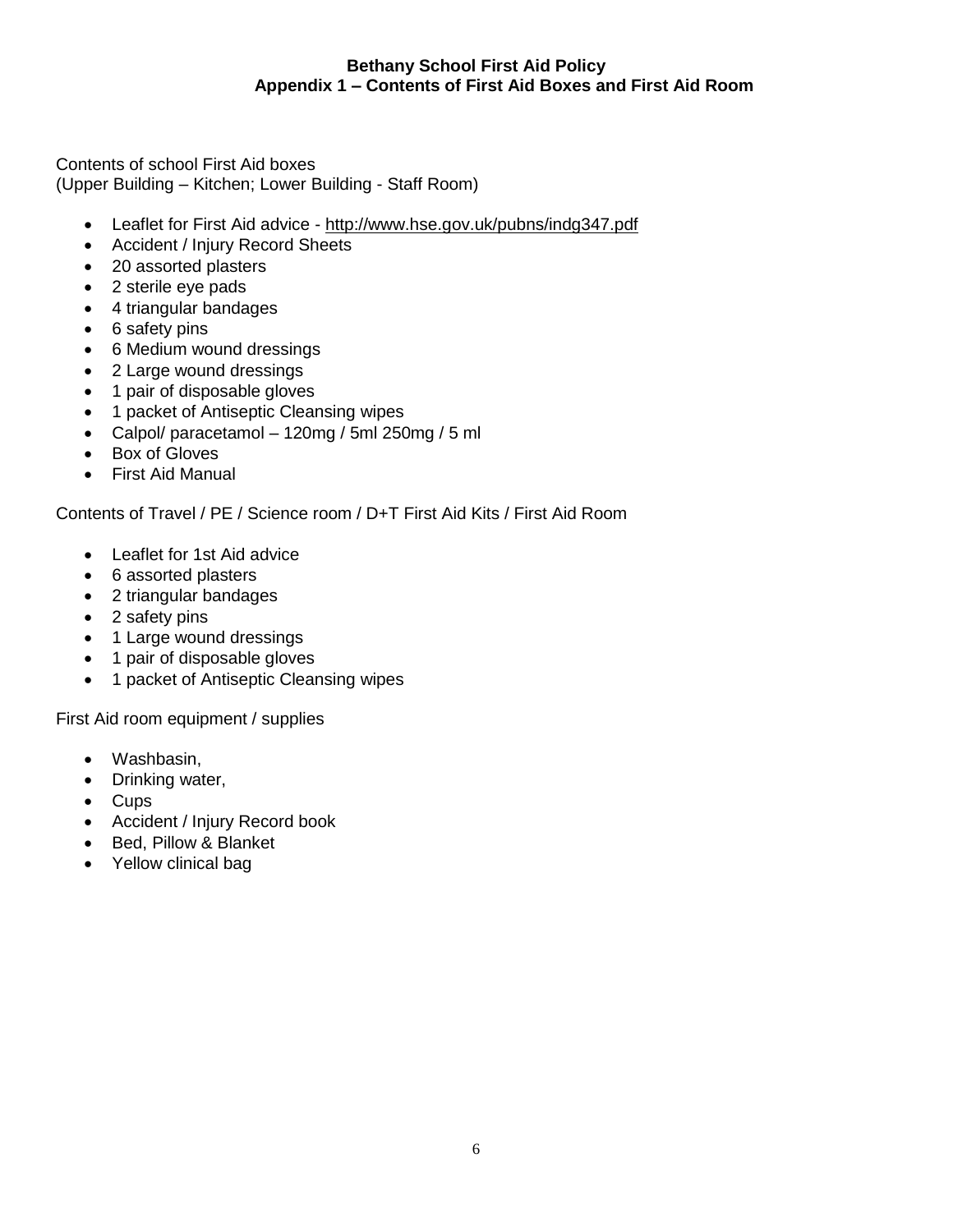#### **Appendix 2 Exclusion Table Health Protection for schools, nurseries and other childcare facilities**

#### <https://www.gov.uk/government/publications/health-protection-in-schools-and-other-childcare-facilities/exclusion-table>

This guidance refers to public health exclusions to indicate the time period an individual should not attend a setting to reduce the risk of transmission during the infectious stage. This is different to 'exclusion' as used in an educational sense.

| <b>Infection</b>                                                | <b>Exclusion period</b>                                                                                                                                                                                                                          | <b>Comments</b>                                                                                                                                                                           |
|-----------------------------------------------------------------|--------------------------------------------------------------------------------------------------------------------------------------------------------------------------------------------------------------------------------------------------|-------------------------------------------------------------------------------------------------------------------------------------------------------------------------------------------|
| Athlete's foot                                                  | None                                                                                                                                                                                                                                             | Children should not be barefoot at their setting (for example<br>in changing areas) and should not share towels, socks or<br>shoes with others.                                           |
| Chickenpox                                                      | At least 5 days from onset of rash and until all<br>blisters have crusted over                                                                                                                                                                   | Pregnant staff contacts should consult with their GP or<br>midwife                                                                                                                        |
| Cold sores (herpes simplex)                                     | None                                                                                                                                                                                                                                             | Avoid kissing and contact with the sores                                                                                                                                                  |
| Conjunctivitis                                                  | None                                                                                                                                                                                                                                             | If an outbreak or cluster occurs, consult your local health<br>protection team (HPT)                                                                                                      |
| Respiratory infections<br>including coronavirus<br>$(COVID-19)$ | Children and young people should not attend if they<br>have a high temperature and are unwell<br>Children and young people who have a positive test<br>result for COVID-19 should not attend the setting for<br>3 days after the day of the test | Children with mild symptoms such as runny nose, and<br>headache who are otherwise well can continue to attend<br>their setting.                                                           |
| Diarrhoea and vomiting                                          | Staff and students can return 48 hours after<br>diarrhoea and vomiting have stopped                                                                                                                                                              | If a particular cause of the diarrhoea and vomiting is<br>identified there may be additional exclusion advice for<br>example E. coli STEC and hep A<br>For more information see chapter 3 |
| Diptheria <sup>*</sup>                                          | Exclusion is essential.<br>Always consult with your UKHSA HPT                                                                                                                                                                                    | Preventable by vaccination. Family contacts must be<br>excluded until cleared to return by your local HPT                                                                                 |
| Flu (influenza) or influenza<br>like illness                    | Until recovered                                                                                                                                                                                                                                  | Report outbreaks to your local HPT<br>For more information see chapter 3                                                                                                                  |
| Glandular fever                                                 | None                                                                                                                                                                                                                                             |                                                                                                                                                                                           |
| Hand foot and mouth                                             | None                                                                                                                                                                                                                                             | Contact your local HPT if a large number of children are<br>affected. Exclusion may be considered in some<br>circumstances                                                                |
| Head lice                                                       | None                                                                                                                                                                                                                                             |                                                                                                                                                                                           |
| <b>Hepititis A</b>                                              | Exclude until 7 days after onset of jaundice (or 7<br>days after symptom onset if no jaundice)                                                                                                                                                   | In an outbreak of Hepatitis A, your local HPT will advise on<br>control measures                                                                                                          |
| Hepatitis B, C, HIV                                             | None                                                                                                                                                                                                                                             | Hepatitis B and C and HIV are blood borne viruses that are<br>not infectious through casual contact. Contact<br>your UKHSA HPT for more advice                                            |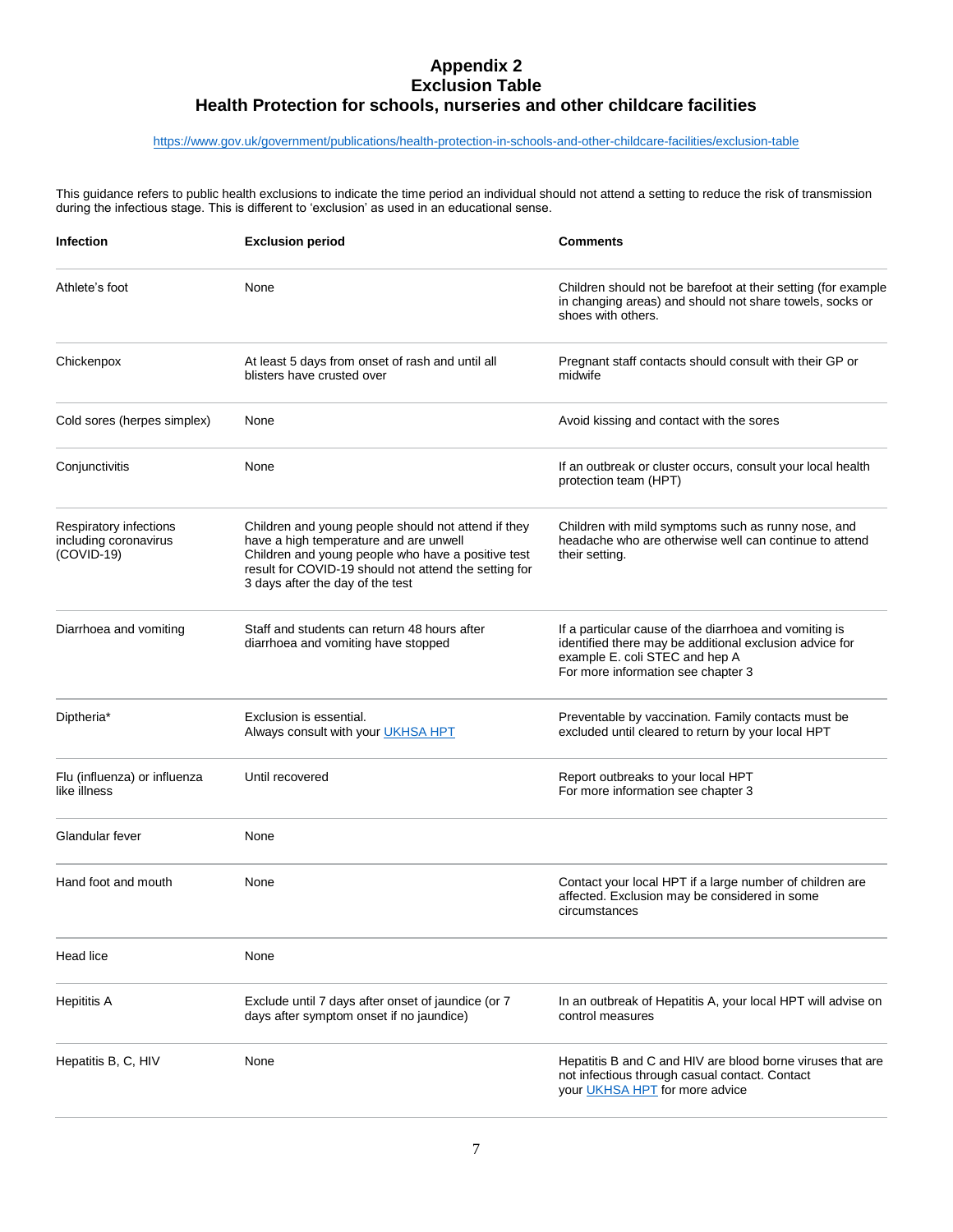| <b>Infection</b>                              | <b>Exclusion period</b>                                                                                                                                                                                                                                              | <b>Comments</b>                                                                                                                                                           |
|-----------------------------------------------|----------------------------------------------------------------------------------------------------------------------------------------------------------------------------------------------------------------------------------------------------------------------|---------------------------------------------------------------------------------------------------------------------------------------------------------------------------|
| Impetigo                                      | Until lesions are crusted or healed, or 48 hours after<br>starting antibiotic treatment                                                                                                                                                                              | Antibiotic treatment speeds healing and reduces the<br>infectious period                                                                                                  |
| Measles                                       | 4 days from onset of rash and well enough                                                                                                                                                                                                                            | Preventable by vaccination with 2 doses of MMR<br>Promote MMR for all pupils and staff. Pregnant staff<br>contacts should seek prompt advice from their GP or<br>midwife  |
| Meningococcal meningitis* or<br>septicaemia*  | Until recovered                                                                                                                                                                                                                                                      | Meningitis ACWY and B are preventable by vaccination.<br>Your local HPT will advise on any action needed                                                                  |
| Meningitis* due to other<br>bacteria          | Until recovered                                                                                                                                                                                                                                                      | Hib and pneumococcal meningitis are preventable by<br>vaccination. Your <i>UKHSA HPT</i> will advise on any action<br>needed                                              |
| Meningitis viral                              | None                                                                                                                                                                                                                                                                 | Milder illness than bacterial meningitis. Siblings and other<br>close contacts of a case need not be excluded                                                             |
| <b>MRSA</b>                                   | None                                                                                                                                                                                                                                                                 | Good hygiene, in particular handwashing and<br>environmental cleaning, are important to minimise spread.<br>Contact your <b>UKHSA HPT</b> for more                        |
| Mumps*                                        | 5 days after onset of swelling                                                                                                                                                                                                                                       | Preventable by vaccination with 2 doses of MMR.<br>Promote MMR for all pupils and staff                                                                                   |
| Ringworm                                      | Not usually required                                                                                                                                                                                                                                                 | Treatment is needed                                                                                                                                                       |
| Rubella* (German measles)                     | 5 days from onset of rash                                                                                                                                                                                                                                            | Preventable by vaccination with 2 doses of MMR.<br>Promote MMR for all pupils and staff. Pregnant staff<br>contacts should seek prompt advice from their GP or<br>midwife |
| Scabies                                       | Can return after first treatment                                                                                                                                                                                                                                     | Household and close contacts require treatment at the<br>same time                                                                                                        |
| Scarlet fever*                                | Exclude until 24 hours after starting antibiotic<br>treatment                                                                                                                                                                                                        | A person is infectious for 2 to 3 weeks if antibiotics are not<br>administered. In the event of 2 or more suspected cases,<br>please contact your UKHSA HPT               |
| Slapped cheek/Fifth<br>disease/Parvovirus B19 | None (once rash has developed)                                                                                                                                                                                                                                       | Pregnant contacts of case should consult with their GP or<br>midwife                                                                                                      |
| Threadworms                                   | None                                                                                                                                                                                                                                                                 | Treatment recommended for child and household                                                                                                                             |
| Tonsillitis                                   | None                                                                                                                                                                                                                                                                 | There are many causes, but most cases are due to viruses<br>and do not need or respond to an antibiotic treatment                                                         |
| Tuberculosis* (TB)                            | Until at least 2 weeks after the start of effective<br>antibiotic treatment (if pulmonary TB<br>Exclusion not required for non-pulmonary or<br>latent TB infection<br>Always consult your local HPT before disseminating<br>information to staff, parents and carers | Only pulmonary (lung) TB is infectious to others, needs<br>close, prolonged contact to spread<br>Your local HPT will organise any contact tracing                         |